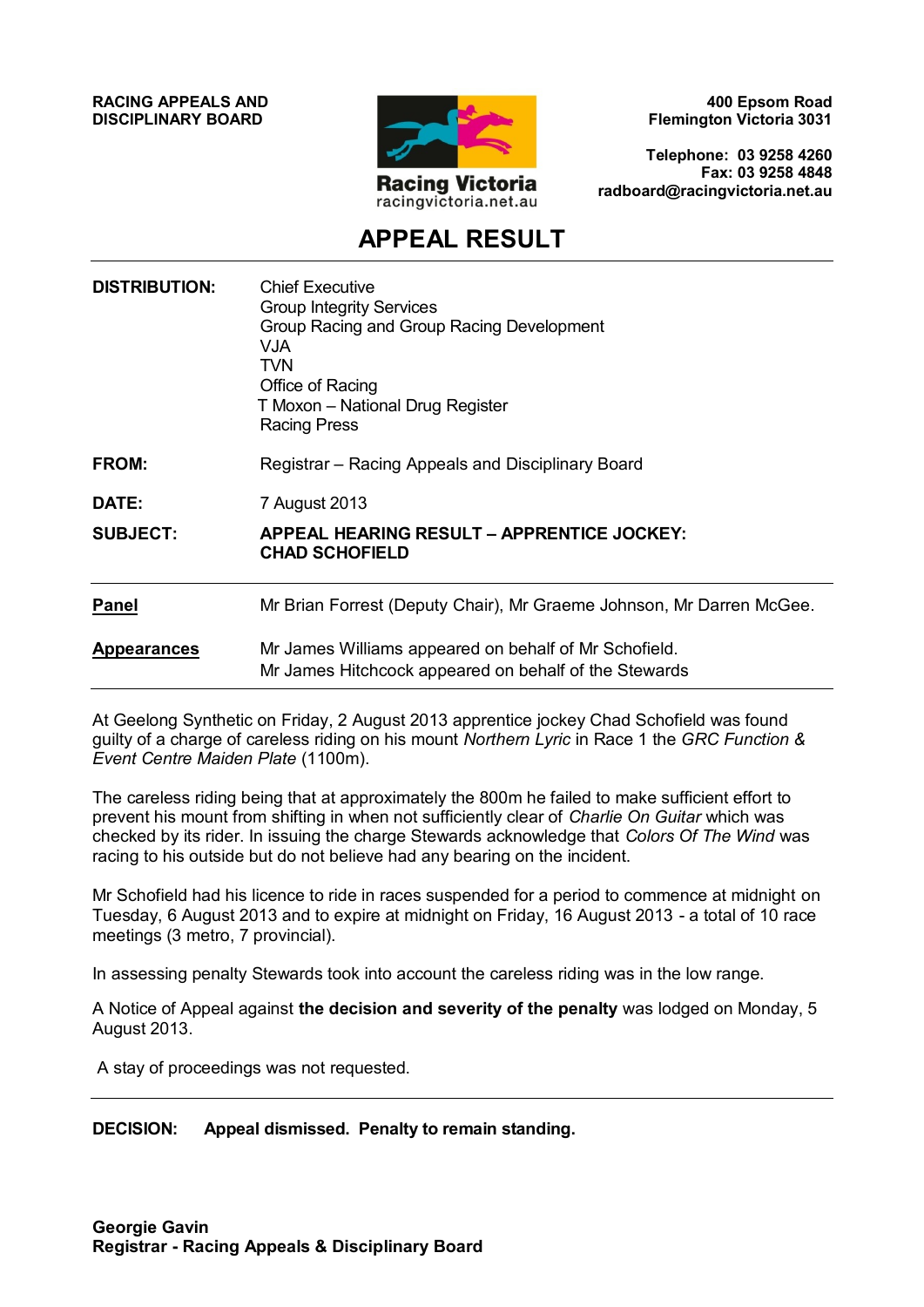# **TRANSCRIPT OF PROCEEDINGS**

#### **RACING APPEALS AND DISCIPLINARY BOARD**

 $\mathcal{L}_\text{max}$  , and the contribution of the contribution of the contribution of the contribution of the contribution of the contribution of the contribution of the contribution of the contribution of the contribution of t

**MR B. FORREST, Deputy Chairman MR G. JOHNSON MR D. McGEE**

#### **EXTRACT OF PROCEEDINGS**

#### **DECISION**

#### **IN THE MATTER OF THE GRC FUNCTION AND EVENT CENTRE MAIDEN PLATE OVER 1100 METRES AT GEELONG SYNTHETIC ON 2/8/13**

### **APPRENTICE JOCKEY: CHAD SCHOFIELD**

#### **MELBOURNE**

#### **WEDNESDAY, 7 AUGUST 2013**

MR J. HITCHCOCK appeared on behalf of the RVL Stewards

MR J. WILLIAMS appeared on behalf of the Appellant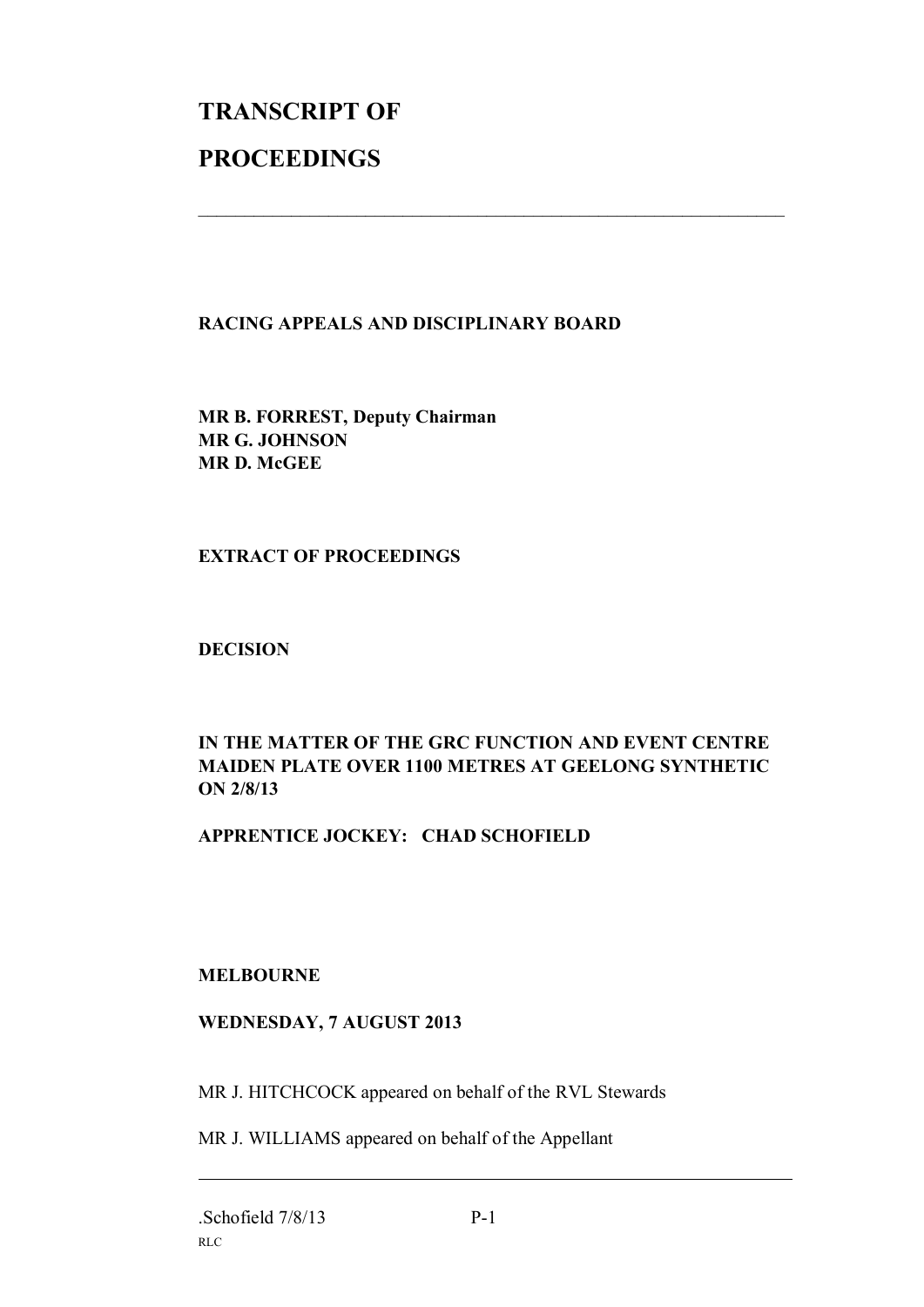DEPUTY CHAIRMAN: The Board has now reached a decision in this matter and it is a unanimous decision of the Board.

Jockey, Chad Schofield, was found guilty of careless riding on his mount, Northern Lyric, at Geelong on 2 August and suspended from race riding for 10 race meetings from midnight last night, 7 August, until midnight, 16 August 2013.

Chad Schofield has appealed the conviction and penalty on the stated ground that the vision does not support the charge. In the transcript of the Stewards' inquiry on race day, steward, Mr Bettess, who was stationed in the tower near the 700-metre mark and with an angled view of proceedings, observed as the field approached the 800 metres, Thomas Sadler, rider of Charlie on Guitar, on Schofield's inside, and Ben Melham, rider of Tonza Rossa, on Sadler's inside, were tightened when Schofield moved forward and crossed when approximately three-quarters of a length clear of Sadler, causing Sadler and Melham to take hold.

According to Stewards, Schofield elected to keep riding forward and failed to make sufficient effort to prevent his mount shifting in when not sufficiently clear of Sadler. In his defence both before the Stewards and here today, Schofield's evidence may be summarised as follows: he heard yelling on his inside, looked across and was surprised there were three horses inside his mount. He was going across to clear, but realised he was unable to do so. He straightened and rode his mount forward for four to five strides and still was